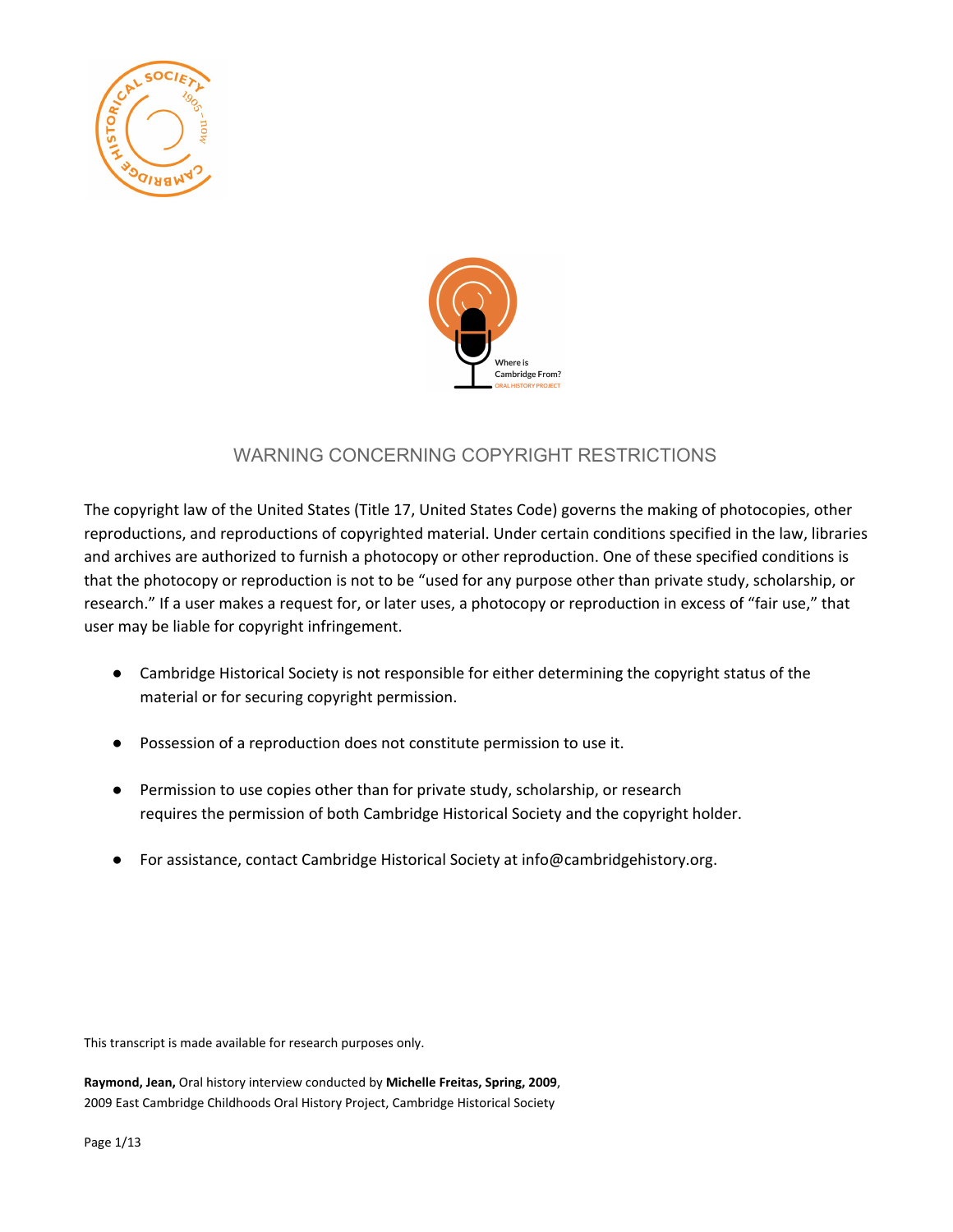

## GUIDELINES FOR USE

This transcript is hereby made available for research purposes only. These oral history interviews are intimate conversations between two people, both of whom have generously agreed to share these recordings with the Cambridge Historical Society archives and with researchers. Please listen in the spirit with which these were shared. Researchers will understand that:

- The Cambridge Historical Society abides by the General Principles & Best Practices for Oral History as agreed upon by the Oral History Association (2009) and expects that use of this material will be done with respect for these professional ethics.
- Every oral history relies on the memories, views and opinions of the narrator. Because of the personal nature of oral history, listeners may find some viewpoints or language of the recorded participants to be objectionable. In keeping with its mission of preservation and unfettered access whenever possible, Cambridge Historical Society presents these views as recorded.
- This transcript is a nearly verbatim copy of the recorded interview. As such, it may contain the natural false starts, verbal stumbles, misspeaks, and repetitions that are common in conversation. This decision was made because the Society gives primacy to the audible voice and also because some researchers do find useful information in these verbal patterns.
- Unless these verbal patterns are germane to your scholarly work, when quoting from this material researchers are encouraged to correct the grammar and make other modifications maintaining the flavor of the narrator's speech while editing the material for the standards of print.
- All citations must be attributed to the Cambridge Historical Society:

**Jean Raymond**, Oral history interview conducted by **Michelle Freitas, Spring, 2009**, 2009 East Cambridge Childhoods Oral History Project; Cambridge Historical Society.

This transcript is made available for research purposes only.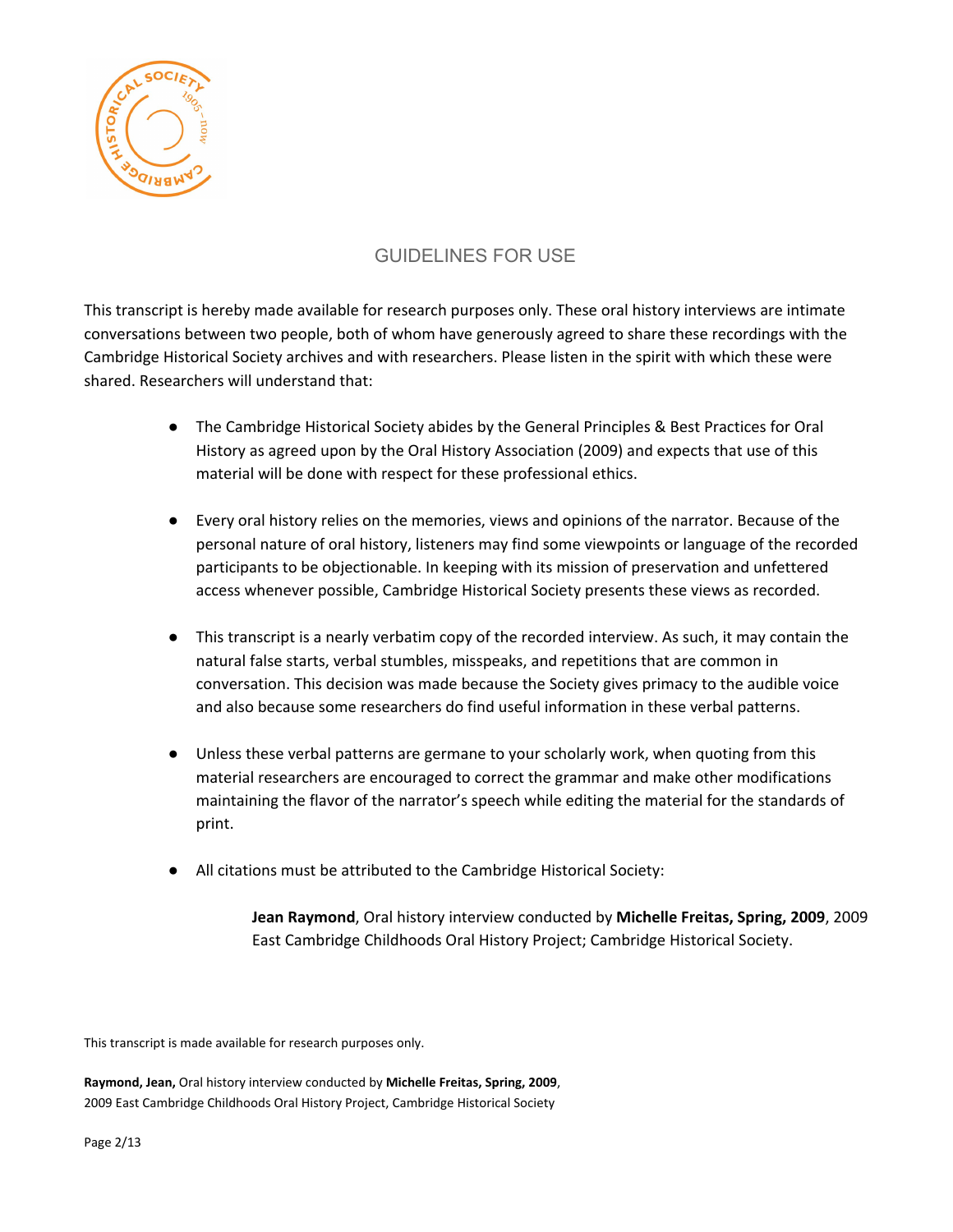

Oral History Interview with **Jean Raymond** 2009 East Cambridge Childhoods Oral History Project Interview conducted by Michelle Freitas in **Spring, 2009**

This transcript is made available for research purposes only.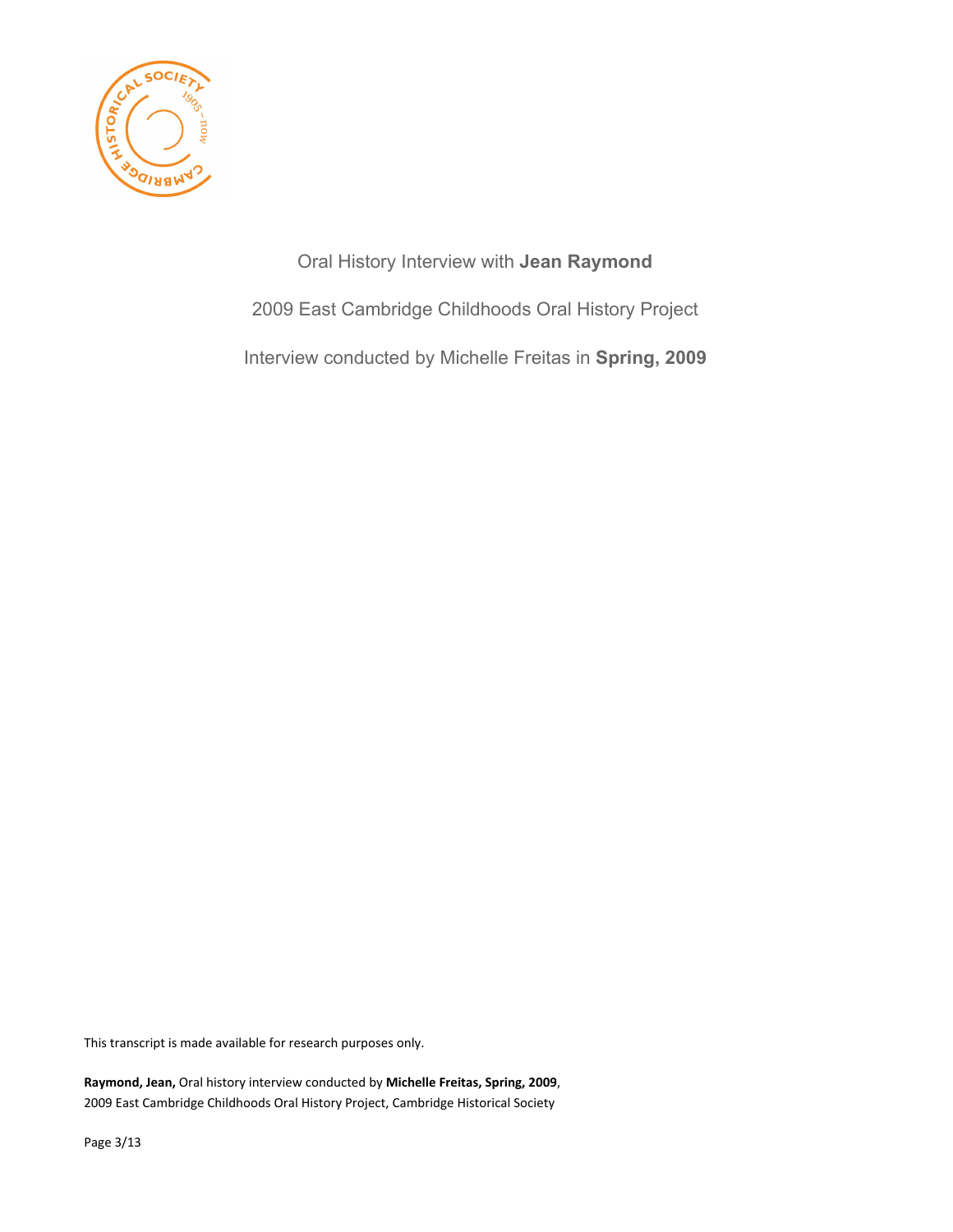

MF: Where did your family come from?

JR: My mother came from Yarmouth, Nova Scotia. It was a little town called Abram's River. My dad came from Digby, Nova Scotia. My dad lived in Maine for a while before he met my mom. I had an aunt living on Otis St. She had a boarding house and my dad had a room there. As a result my mother met my father that way. It was my mom's sister. My mother's family grew up in Abram's River, Nova Scotia. Most of them came to this country as they got older. They came here to work. My mother did that too. She was a cook. She and my aunt used to cook in Boston in a little shop where they made donuts. It was called Mary's Tea Room. They didn't work there for very long. It used to be on Tremont St. It was of course long before I was born. When my parents married, they lived in East Cambridge. They got married in Boston at St. Cecilia Church. I believe they lived on Hurley Street before they bought the house on Thorndike St. I think they bought the house in 1923 the year my brother was born. I still live in the same house, all 75 years. When my mom and dad died, the house was deeded over to me. My sister was actually born in the house. I have two sisters and two brothers. All there is left is a brother and myself, the oldest and the youngest. We all went to school here at Sacred Heart. I did 12 years at Sacred Heart. My brothers and sister went to Cambridge High and Latin and Rindge.

My brothers both went into the service and my sister didn't get married until her thirties. We all went to Sacred Heart and were very active in the church. My brothers were altar boys. They were also in the Boy Scouts. One brother became a leader at some point. I joined the Girl Scouts. I did that for a few years until I was in my freshman year of high school. I joined the Girls Scout Glee Club. As a result, two friends and I were asked to be part of a show. I think it was called Teen Time. It was a weekly show. We had the opportunity to perform all summer on this show. We only did it for one year, one season. It was fun to do. We had to rehearse every Thursday and Saturday. I think we were in our first year of high school. Other than that, we always sang in the church choir. I play the piano and as I got older, I played at some of the services and to this day I still do.

Being part of Teen Time, did that make you a celebrity at school?

Yes I guess, in a way. The show was only on during the summer. Naturally family watched it. It had to go by word of mouth but I'm not even sure the kids knew it existed unless you told them. A couple of times people on the street recognized you from television. That was part of growing up here. The biggest thing I remember about growing up here is the community. It was the friendliest neighborhood

This transcript is made available for research purposes only.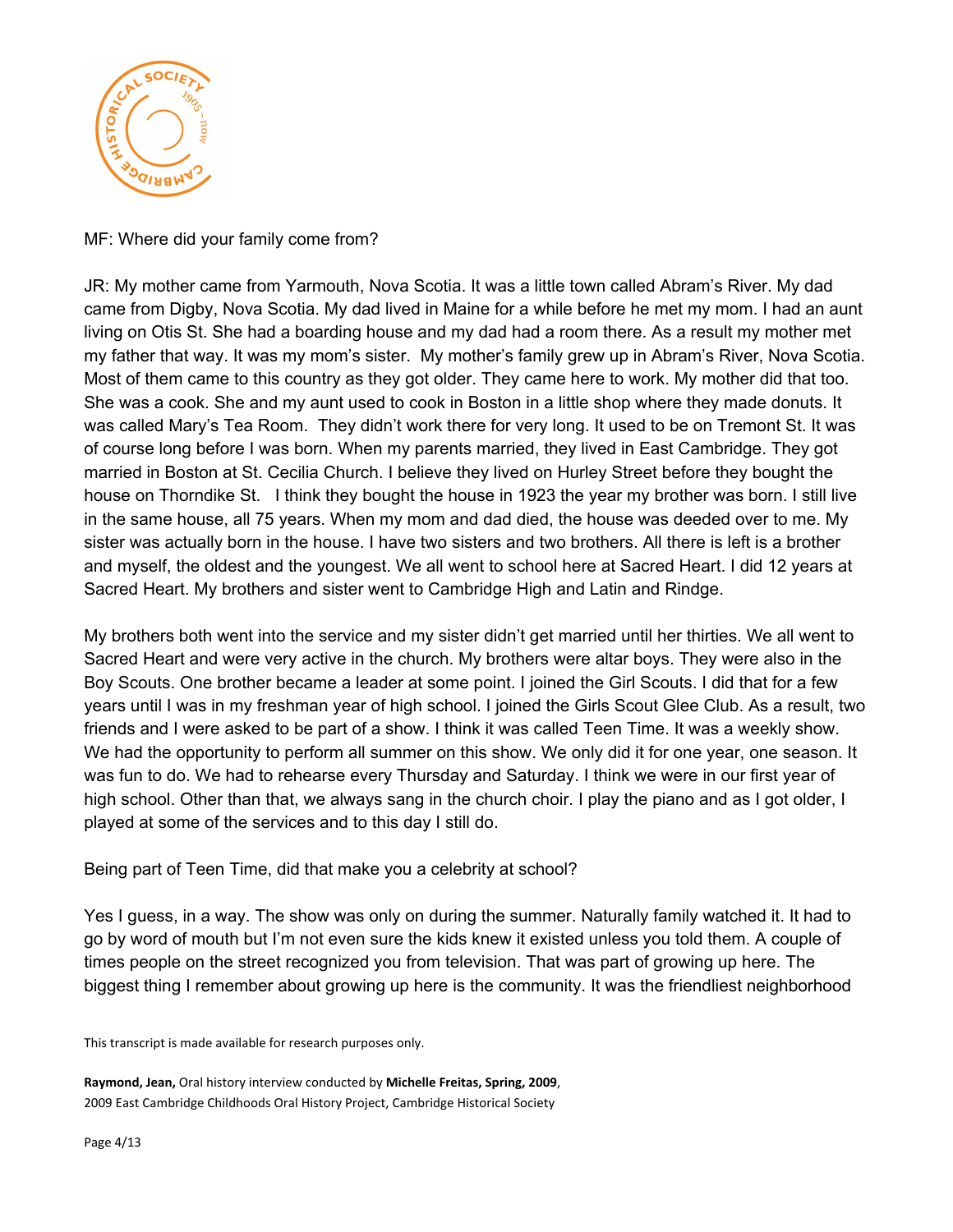

you could want to be in. All our neighbors on the street were our friends. In the summer, we would always meet in the morning and play in the street. We would always play ball. Instead of a bat, we used our hand. We used a soft rubber ball. We didn't want to break any windows. We would make up our bases on the street. In those days there were hardly any cars around. You could do that easily. We all came from big families. I was the only one growing up in my family. My brothers and sister were 8-10 years older than me. I grew up more or less on my own. I had lots of friends and all our neighbors. We just chummed around together and had fun. We would play hide-and-seek and other games. I was more of a tomboy growing up. I remember climbing fences. Those were the days you could go into somebody's yard. We never got yelled at except for one person. I remember he had peach trees in his yard. We weren't after the peaches but maybe some other kids were. I remember my mother telling me not to go into other peoples' yards. I would always tell her they don't mind but she would just ask me how I would like it if they ran through our yard. We had a lot of laughs. It was a fun time growing up. Everyone knew each other in the neighborhood. Even if your friends went to public school, you still knew them. To me it was the best time to grow up. It was a fun time. I have no regrets. There were some gangs. There would be a gang from that street or this street and a gang from our area. There would be times you would attempt to meet. I don't know what you call them but whip trees. You would take the leaves off the branch and it would be like a whip. We would go around threatening the other gangs. Like I said, I was more of a tomboy when I was younger. The neighborhood was always very friendly. One woman I remember in particular. When she came home from work, we would meet her halfway and walk her the rest of the way home. She always gave us coins or candy. We didn't have the toys the kids have today and all those electronics. I don't think we even had a portable radio. We made our own fun. We did a lot with our church. I was a member of the East End Union. That's where we had our Girl Scout meetings. I went to cooking class there. When they had their board meetings, the girl scouts were asked to serve. We learned the proper way to serve food. It was a good education for all of us and we had fun.

#### Did you grow up during WW2?

Yes, I remember the air raid signals. My mother and I would be outside with our neighbors and we would hear the air raid siren. That meant we had to get inside the house quickly. It was a scary time. The air raid warden lived on our street. Every time we saw him, we knew something was going on. There were curfews by 10, children mostly. I mostly recall all this during the summer month than any other time. I remember putting the black paper across your windows especially in the cellars. When

This transcript is made available for research purposes only.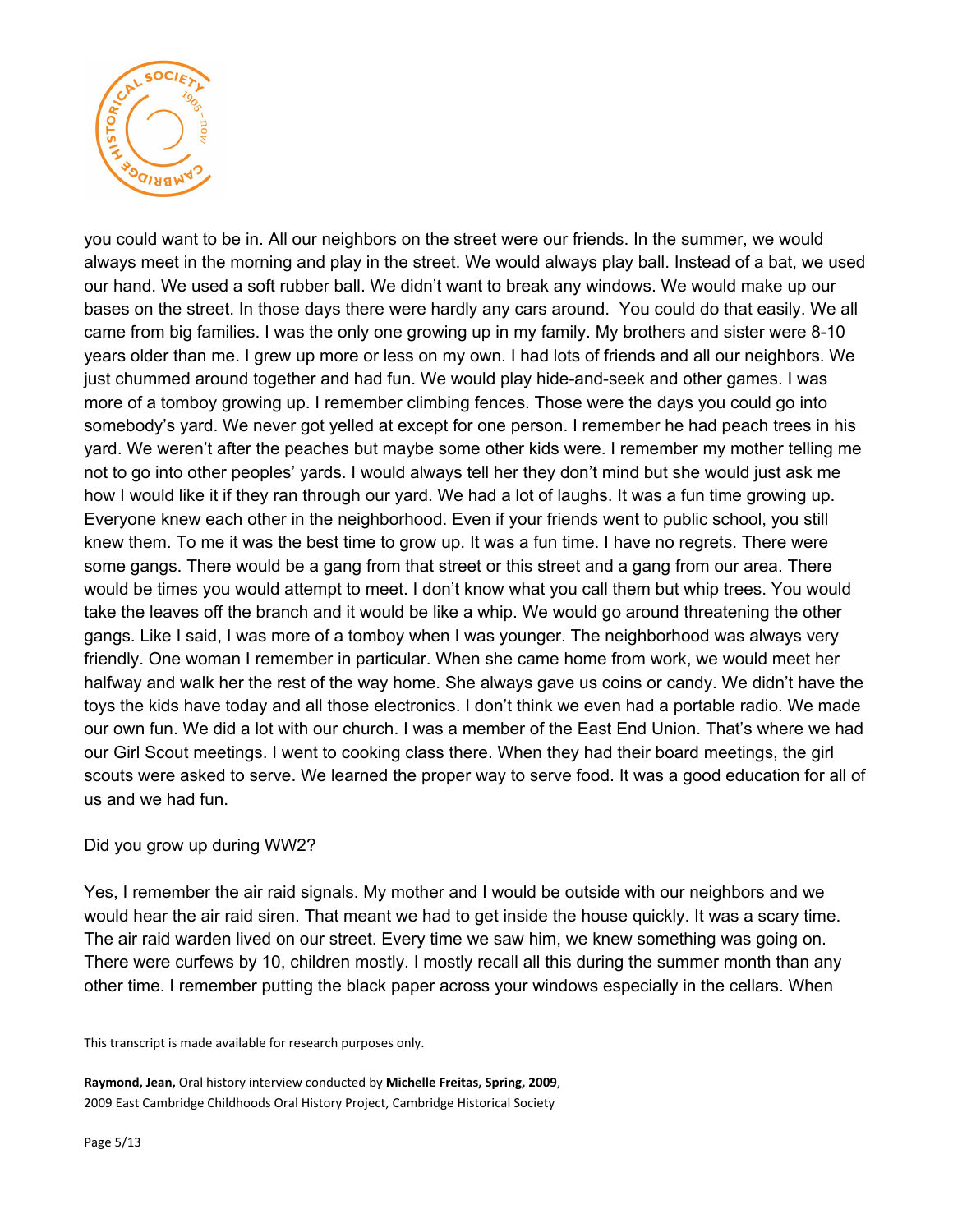

WW2 ended I was in Nova Scotia visiting my mom's family. I remember hearing it on the radio. Everyone was cheering and blowing horns and banging pans. My sister and I were sorry we weren't home at the time. My two brothers were in the service. They both served overseas. One was on the LST boats and the other was a pilot. They both didn't even know the other was in Hawaii. They passed each other on the street and were very surprised to see each other. I remember when the war was over one brother stayed in the service.

Going back a little, during the High School year, my one brother got scarlet fever and didn't finish high school. I was in grade school and had to be quarantined for that. So when he was old enough, he enlisted. My memory takes me to a place on Cambridge St where you could get food if you needed it. They gave you milk, butter, apricots, raisins, and things like that. My mom used to get a lot of that because our neighbors didn't like some of some of the items. I remember butter was scarce so you would get this white margarine and with it came this red pill that you would mix in the white that would color it to look like butter. It had a horrible taste. We had to do that for a while. My family was fortunate. We didn't have a lot of money but when she could, my mom would shop at Kennedy's. It was near the railroad tracks. She would buy coffee, butter, and peanut butter. We were lucky that we didn't always have to go down to get the rations. I remember my mom and dad worked at Squire's. It wasn't for very long and I think it was before they were married. I remember that burning down.

#### What do you remember of the fire?

I was not in Cambridge when it happened. When I came back, it was still raging. I remember hearing about it on the radio. I remember how devastated people were. It affected everybody. A lot of people were out of work. It made a big difference in Cambridge. We walked down to a restaurant (La Hacienda) where the firemen were going in there for breaks. I think that was the last of Squire's. It didn't open up after that.

#### Do you remember any other factories?

My sister worked at the candy factory for a short time. It was called something else before Necco. I remember now, Durands Candy Factory. She also worked somewhere else--where they made things for the war. Peter Graves and Badgers were the names. There was a bookbindery where my brother worked nights putting himself through school. There was a place we used to go to get rolls and cakes. It

This transcript is made available for research purposes only.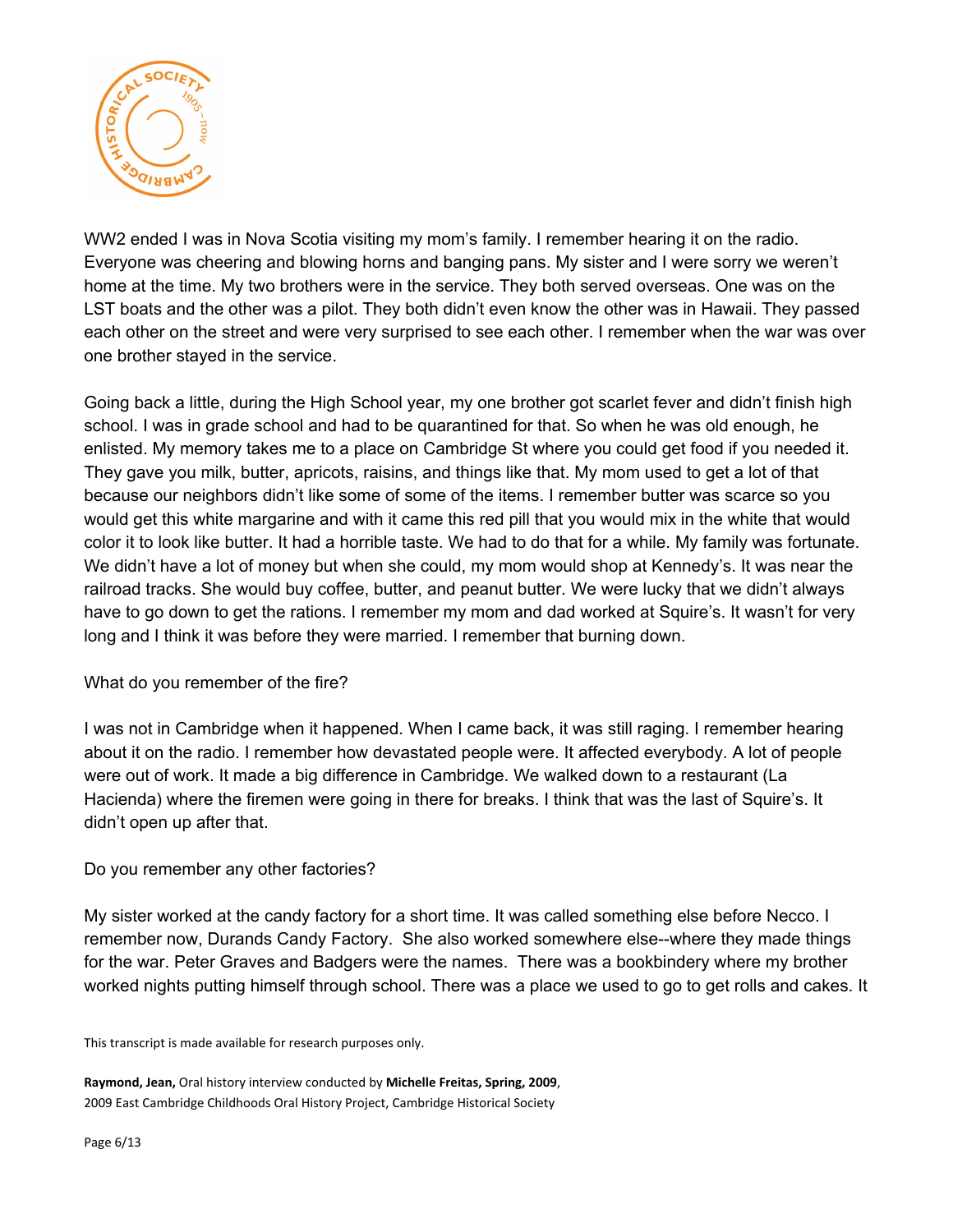

was down on Binney St or Bent St. For 12 cents you get a bag of butter finger rolls and for 15 cents a bag of the pecan rolls. My girlfriend's mom would send her down there and I went with her. When I brought a bag home for my mother, she gave me money so that when I knew I was going down there again I would bring some back. Once a week we used to make the trip. You had to take a left on Bent St from Third St. When I was in high school and later, they didn't exist anymore. You could go down there watch and see how they made frosted cakes. They had these big vats of frosting and they would lower the cake on a machine into the vat. It would come out dripping in frosting. The guys would ask us if we wanted to try some. We said no thank you unless you wanted to give us the cake. My sister worked for Carter Ink for many years. There was a diner down there that everyone went to. I think it was across from Carter Ink. I do remember going there after work and after bowling. Great Diner!

### Where did you go bowling?

We used to go to Bowl Haven in Central Sq. It had a big fire and we went to another one bowling alley in Central Sq. That one wasn't as good as Bowl Haven. We did bowl there for a while but I had to stop because my folks were older. They needed someone to be home with them. I used to bowl with a group from work; not mine but my girlfriend's work. Bowling was one of my favorite things to do besides the piano and singing. In the early years, my two girlfriends and I used to sit on the steps and learn all the new songs. A lot of people would walk by and clap for us. My girlfriend's father was a pianist and he used to play in a club in Somerville. We would go visit and sing songs. He thought it was great. In those days kids sat on their steps and nobody bothered us. We didn't cause trouble; we just liked music. It was a fun thing to do. Who really does anything like that today? It's a complete change of a neighborhood. I don't even know my neighbors anymore. I'm retired so even though I'm around, I see that they are all working. They're busy and they got things to do. I have a car so I drive everywhere so I don't get to walk around and meet people. I was told to get a dog so I can take walks with it and then maybe meet other people. I'm not going to do that though.

#### Did you have any pets growing up?

Yes always cats. It was always an in and out cat. I used to pretend the cat was a baby. I would put him in the carriage and wrap him up in blankets. My father used to say I was going to drive that cat crazy

This transcript is made available for research purposes only.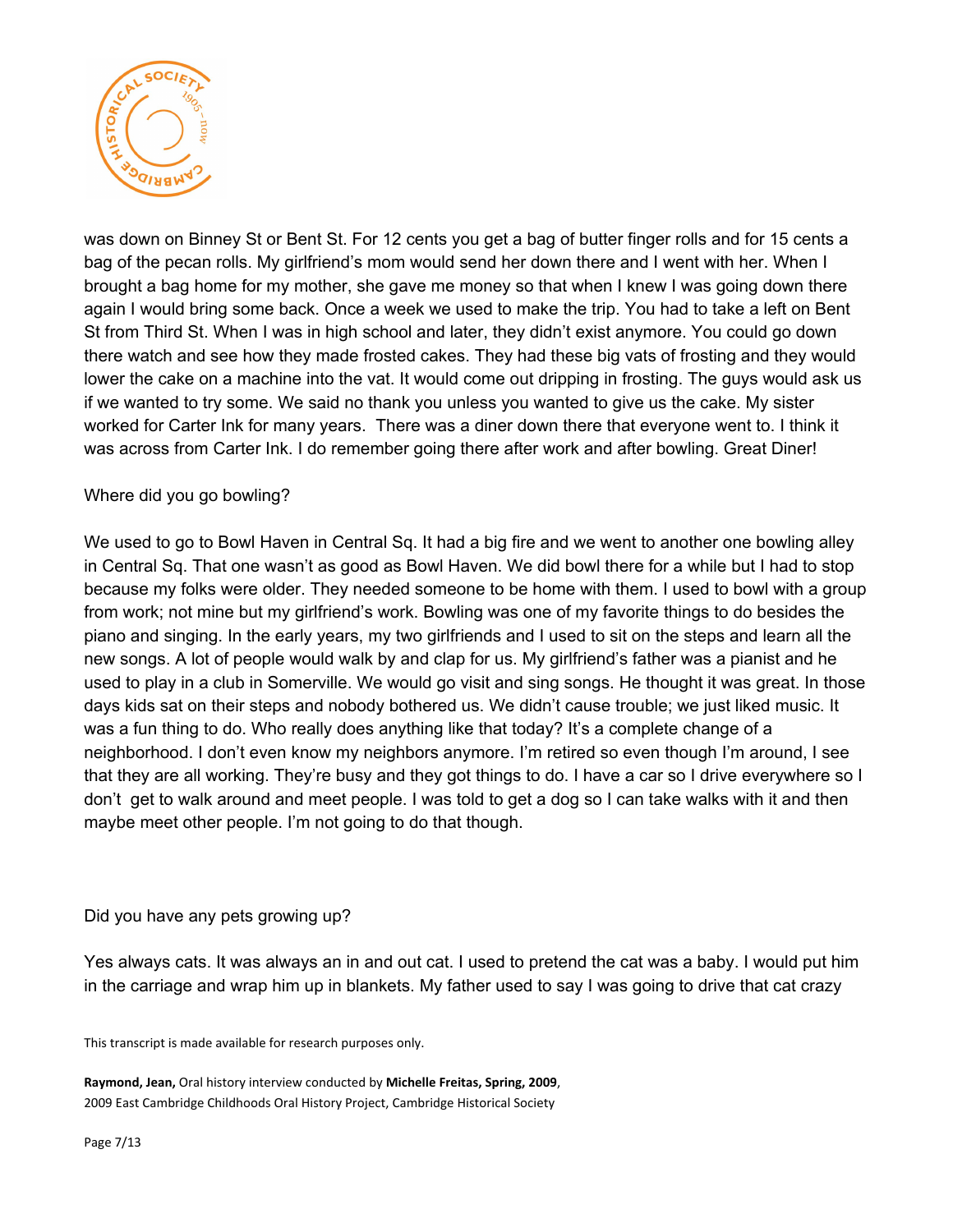

and the cat doesn't belong in the carriage. Today I have four cats. My neighbor and I feed the outdoor cats. That's what I love about my neighborhood. We are all animal lovers. My other new neighbor has a dog and the neighbor on the left has a dog but they have a cat too. It's nice that we all like animals. My dad was a hunter; he loved hunting. He always had beagles. He started going hunting when he couldn't go to work anymore. The first dog we had was a great dog. The second dog we had just didn't like people. He could be vicious. My girlfriend in grammar school used to pick me up (not literally) to go to school. That's what we used to do. We would pick each other up and walk to school. My girlfriend was so used to the old beagle and she didn't know we got a new one. She's thinking about poor Rover and as she came to get me one morning, sure enough the dog went after her. She's yelling to me about Rover and I tell her it isn't Rover. The dog either had to be tied up or you had to go through the front. It would have been detrimental if the dog actually attacked her. We used to have the garbage men come in our driveway in the back My Aunt was staying with my mom because she was sick. There was a knock on the door and it was the rubbish man. The dog was in his pen but my aunt didn't know that. The man came to get the garbage and thinks what a nice dog and puts his hand in and loses his glove. My aunt knew the garbage man and the way he had his hand, she thought the dog bite his hand. She panicked and called to me about the dog. I told her the dog was locked up and I had to get the glove for the man.

You said that your mother had her sister. Did your parents have any other siblings in the area?

We don't know much about my father's family. His siblings died very young. My father was married twice which we didn't find out until later. My dad's first wife died in childbirth. His children were put into foster homes. When my mother was going to marry my dad, she was willing to find his five children but he thought it was too big an undertaking for a new bride. The children lived in Maine and they ended up finding my father. One of the brothers, however, lived in Malden and they contacted us when I was in my senior year. We found all this out on the day of my brother's wedding as a matter of fact. It was a shock to find this out.

My mother's brothers and sisters lived around Cambridge and Somerville and one lived in Wellesley. We pretty much grew up with our aunts and uncles. I have many recollections of walking to their houses. One lived up on Highland Avenue. We were very close with them.

Were there a lot of people from Nova Scotia in the area?

This transcript is made available for research purposes only.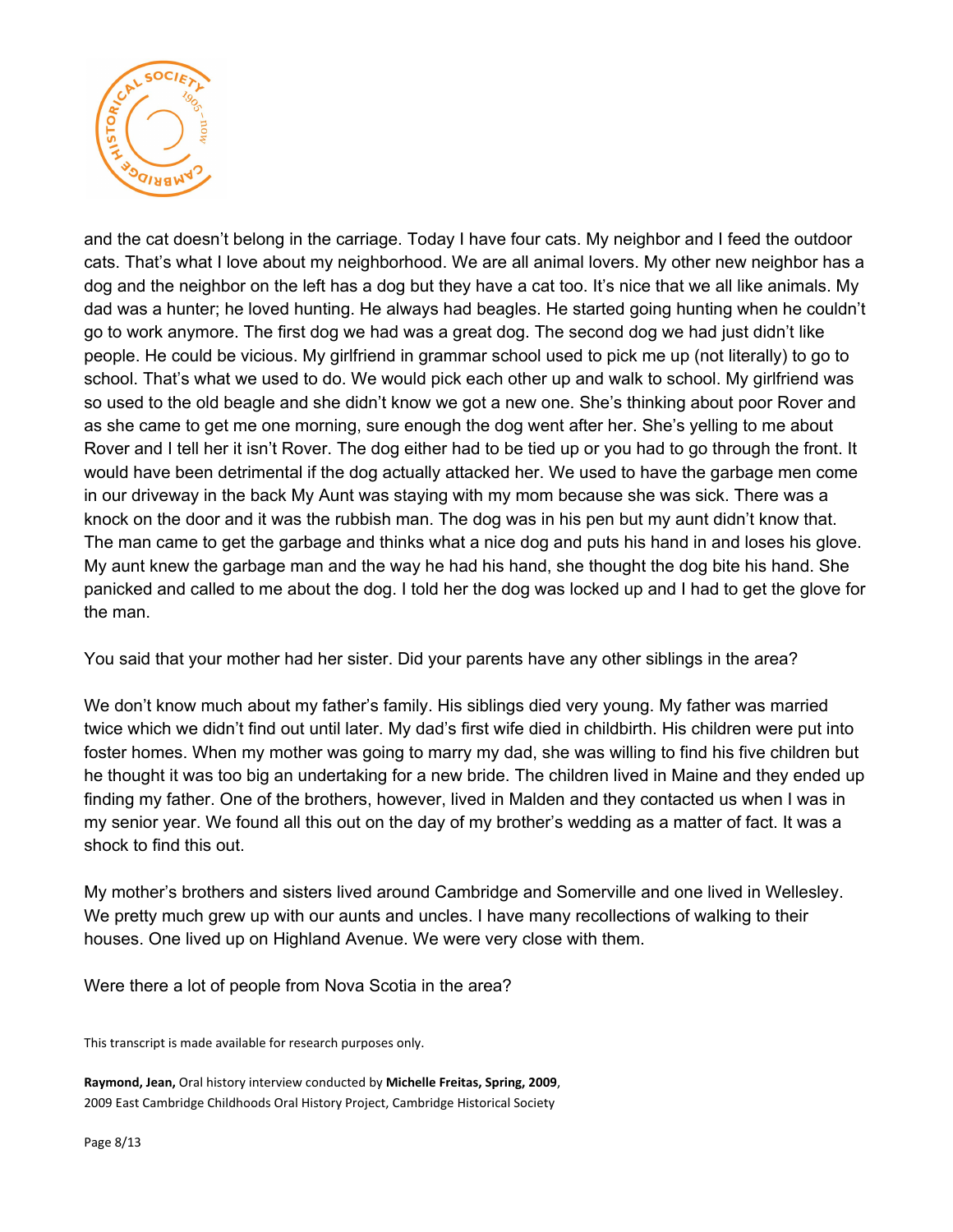

No, not really. There was another family I knew of towards Windsor St. I don't think there were as many coming over to this area. There were a lot in Back Bay and many in Somerville. Others branched out to other areas but not many relatives that I knew of. Cambridge and Somerville was the easiest place for a family to settle from Nova Scotia. They would get off the boat in Boston and would be met by someone they knew. My aunt was older than my mother and their siblings would come here to work. My grandmother lived until she was almost 102. They had to leave the house to support their mother. One of my uncles lived with my grandmother. Then he died of cancer and that left her alone. She insisted on staying in the homestead. They had to hire someone to take care of her. She came to Boston a few times. She had cancer on her face. I think she went to Brigham and Women's to have the cancer removed and she was written up in a medical journal. She was about 92 when that happened. She liked it around here. She told her children that she could see why they settled here.

You said you went up to Nova Scotia.

I went many times. From the age of ten, I started to go visit with my mother. We would take the bus up and change in Augusta. Then take another bus or train to Yarmouth and then someone would pick us up. We used to go there regularly in the summer. Perhaps one or two weeks sometimes I got to stay longer. There was an aunt there that could look after me. Sometimes they would ship me home on a boat from Yarmouth to Boston. I never liked the boat. I'm not a good sailor. I spent a lot of my summers there. After I started working, I didn't go as much.

What stores do you remember in the neighborhood?

I remember First National on the corner of Cambridge and Fifth. There was a shoe place on Fifth St as well as the tailor's. Patsy the Shoemaker was his name. I think Patsy was a nickname and that's the only name I know. He was a great guy. He liked to give you a hard time but he always had your shoes ready. There were these taps you could put on the bottom of your shoes. We liked the sound when we were walking plus they kept our heels from wearing down too quick. He would ask Patsy to put the taps on our shoes and he never understood why we wanted them. There was a home bakery across from First National. Egan's Drugstore was where Champa's Apothecary is right now. Twin Brothers was on Fourth St. There was a market across from that. Joe Olivio's was a coffee place. There was a poolroom. There was Al's shoe store close to Egan's. There was Corenthal's a clothing place. Those

This transcript is made available for research purposes only.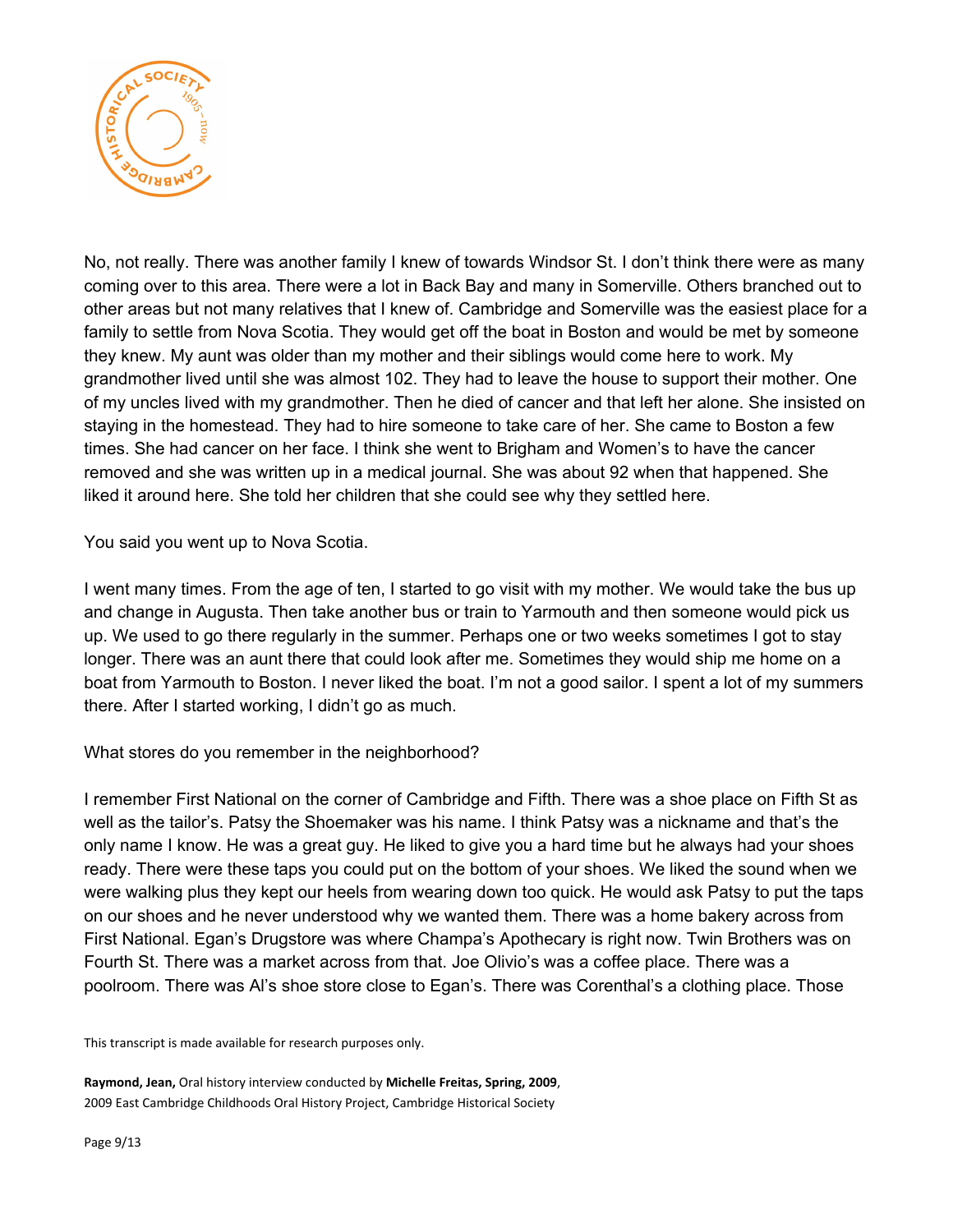

stores were all on Cambridge St. There was Lynch's. It was a hole in the wall and you could get penny candy. There was Glyner's, (spelling???) which was a drugstore near Fulkerson St. There was always a cleaners and tailor at the corner of Sixth St and Cambridge. There was Dine's store. It was like a five and ten cent store. My sister worked in that store for a while. I remember ice cream parlors and we were always told to stay away from the poolroom. There was the Hippodrome. I think Sacred Heart owned that building. We used to go there and see shows. Before my time there was St. John's Church which is now a park and I guess that was Sacred Heart initially. When the church was taken down, we used to go up there for it was our playground. It wasn't really a playground; it was just filled with rocks. The nuns would take us up there and half the time we were falling and getting cut. That didn't last too long. They would block off Sixth and Seventh St and that would be our playground. We used to go home for lunch and if you came back early enough, you could play there until the school bell rang. Mable's used to sell pickles on Sixth St. There was another store selling pickles past Seventh St. We would go down there and get pickles and popcorn. You weren't allowed to bring food into school but of course we did. We loved pickles and we would buy these big sour pickles. It was put in a paper bag. We would hide them in our desk. When the nun wasn't looking, we would take a bite. The nun would eventually say she smells pickles. My girlfriend and I were the ones who usually the guilty ones. The nun would say she knows who had them and she'll catch them. There was a cleaners (called Russo's) near St. Francis Church. They also sold tuxedos. The family lived there for years. The old man was very pleasant. They had a daughter and the rest were boys. Of course there is Percoco's on the corner of Fifth & Thorndike St. Dan says he remembers me coming in with my uniform on.

Did you ever go to Harvard Sq?

Not much. We would walk up there once in a while. We went to the movie theater there. We went to the Inman Theater quite often. I had an aunt who lived near there. I remember visiting a my cousins on Cambridge St. When I was old enough to stay overnight there, I remember hearing the trolley buses. I told my mother I couldn't sleep there because all you heard were the buses going by. I remember the days of the milk wagon with the horse. The milkman would drop off the bottles of milk. I remember Dick the ice cream man. There was also a man going around selling crabs. My girlfriend loved them -- I didn't. Aunt Jemima was a man who sold snowballs, the shaved ice. I remember the ice man, selling the large ice cubes back when people had the ice boxes. He would cut up the ice to the right size and we would ask him for the ice chips.

This transcript is made available for research purposes only.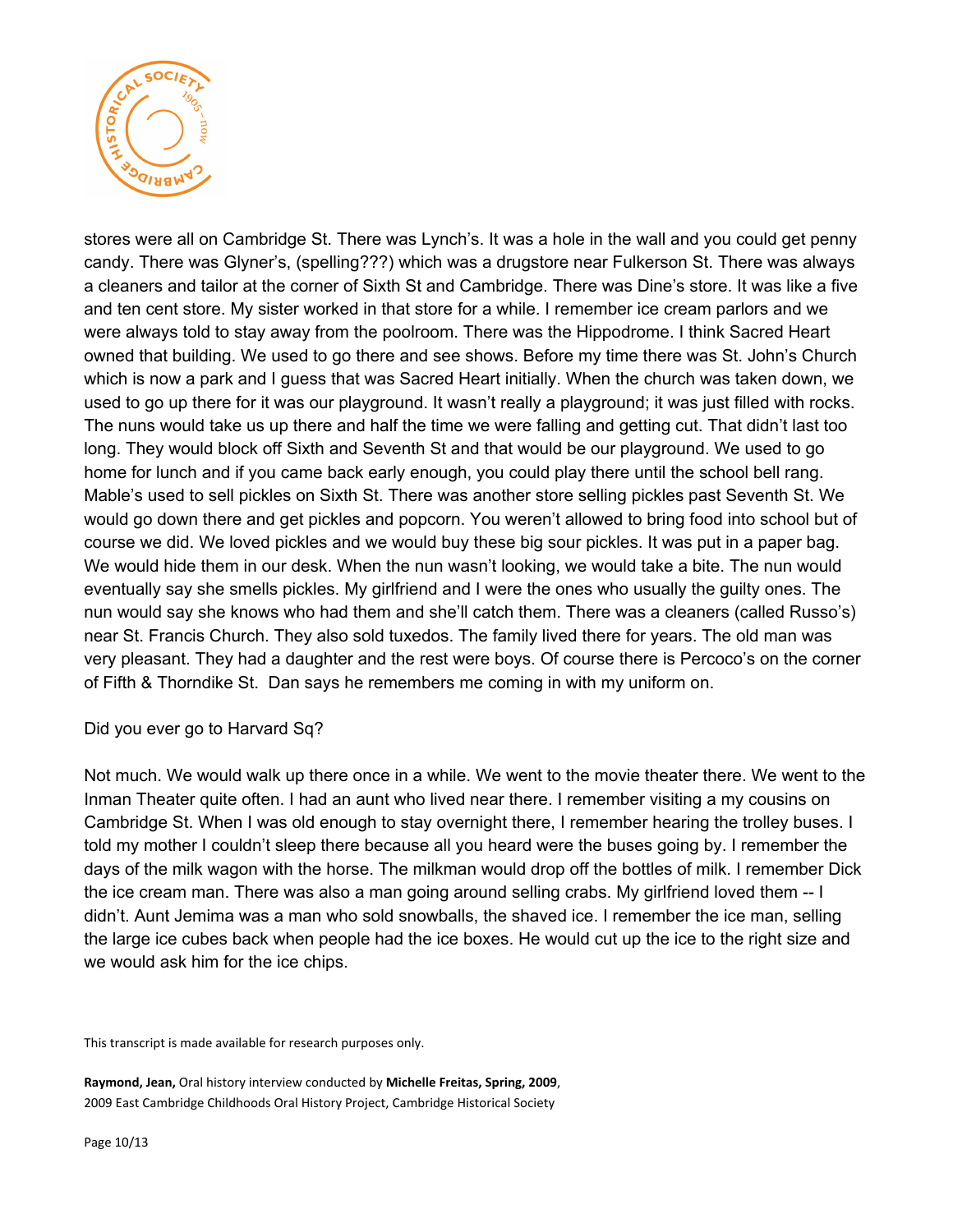

Do you remember the neighborhood being mostly Italian or Irish?

It was mostly Italian and Irish. Those were the two predominate nationalities. A few like myself were French Canadian. We had a few Polish people and Portugese people . It was definitely mostly Italian and Irish. My mother never cooked spaghetti like my girlfriend's mother so she'd been told. My mother had good friends and she would always ask them how they made their spaghetti sauce. One time my girlfriend came over for dinner and we asked how it was. She said it wasn't bad but not like her mom's. I don't know what the difference was. I think it was olive oil or garlic. My mother didn't use those items. I never felt out of place. Everybody thought I looked Italian. It was a fun neighborhood, a good neighborhood. There was the Italian church St. Francis. There was a Polish church on Otis St called St. Hedwig. There is Sacred Heart and at that time I think it was mostly Irish. Today Sacred Heart has all different kinds of ethnicities. It's a good community church.

You talked about going bowling and playing in the streets. Do you have any other favorite places you liked to visit? I know you mentioned a lot but there was bowling and the movies.

There used to be the Lechmere Theater on Cambridge St. We were allowed to go to the movies there. We would frequent them every week. My family was in the habit of eating dinner earlier than my friends' families. I always had to ask my mother if I could eat something quick before I would go. Sometimes I wasn't allowed to go unless I returned the bottles. You would get 5 cents for the big bottles and 2 cents for the little ones. My siblings had to do that before me but my mother always told me how I hated to do that. Sometimes you had to go to more than one store. Not all stores took the same bottles. I would always ask my mother for money now to go to the movies and say I would do the bottles during the week. I was the youngest and my sister would say I would get away with a lot. In those days you had to bring the bottles back to the store to get your money. I mean I guess you do that today but you didn't have people coming by to pick them up. Anyway, we went to the theater weekly. We would go Friday and Saturday night or if not Saturday, then Sunday. If we could get away with going all three days, we'd go.

Were you part of any activities with school or your church?

The Glee Club and Girl Scouts activities took place during the day when I was younger. I became more active in things as I got older. St. Francis had a community theater group, which I was a part of. That

This transcript is made available for research purposes only.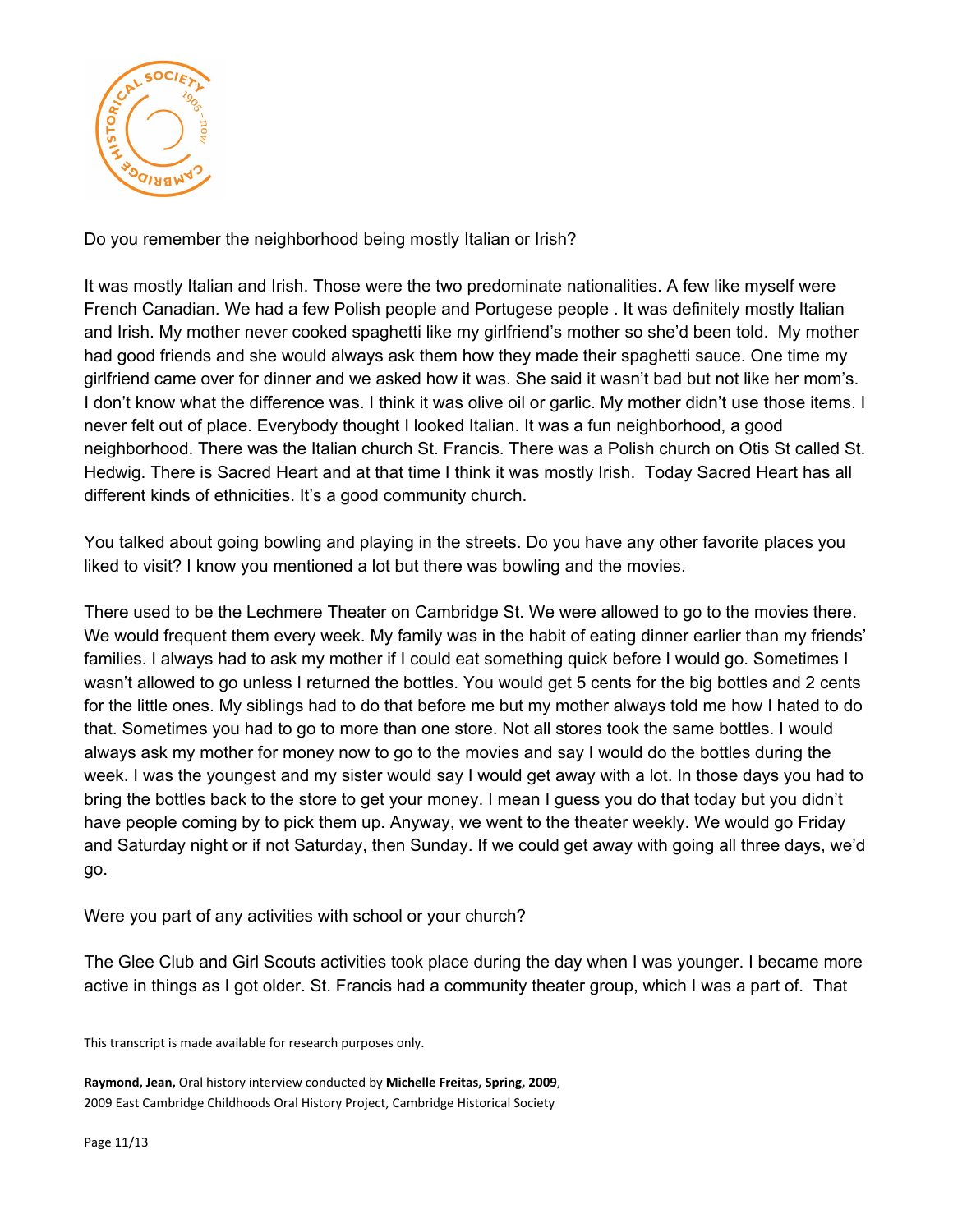

involved singing, dancing, and acting. There really weren't any clubs other than the East End Union. I don't recall too many places we could go to have fun. We were in a few minstrel shows that the church had. In high school, I worked the bazaars for the parishs and still do to date. For instance, I taught Sunday School for 29 years and currently play the piano and direct a children's choir at the 9:00 a.m. Mass at Sacred Heart Parish.

Do you remember the jail at the courthouse?

Yes I do remember that. We were never afraid much. If there was a jailbreak, you would hear the horns and see all the lights. I remember once when I was working and walking home I went by the jail. When I got home, my mother was so relieved because there was a jailbreak. She said I missed the horns but they didn't catch the guy yet. We were never really afraid. Maybe it was because we grew up with it. There was never much trouble. Then they remodeled the building making it a Court House with a few floors serving as a jail. It was a broken-down building for the longest while. It wasn't that you didn't think about; it's just you didn't live in fear of it.

You said your parents worked at Squire's. Do you remember any other jobs they had?

No, not around here. My mother worked as a cook and a house in Geneva, New York. I think the people she worked for had property in Back Bay and then in the summer months, they had a place in New York. I think that's how she got to work out there. Once she married my father, she was a housewife. She never worked when we were kids. She was a stay-at-home-mom. My father was a carpenter. He would work from April to November and then be laid-off during that time. My mother was a very good manager. My dad was a saver. Knowing how his work would go, he always managed to have enough to put food on the table. My mother knew how to handle her money. We always had clothes and new shoes. I remember at Christmas we always got new shoes. Being a carpenter, you house is always the last house to be fixed. My mother used to do all the painting. My mother was very handy. When my dad had to fix something, he would get around to it, but we were always the last ones to get anything fixed. My dad had odd jobs being a carpenter. He would go where the work would take him. When he retired he took over my mom's job. He did the washing, shopping, wanting to cook. My mother would say that he was driving her crazy. My father died at 88 and my mother at 82. They got to see a lot of changes. All the way down from Third St has completely changed. My brother came up to

This transcript is made available for research purposes only.